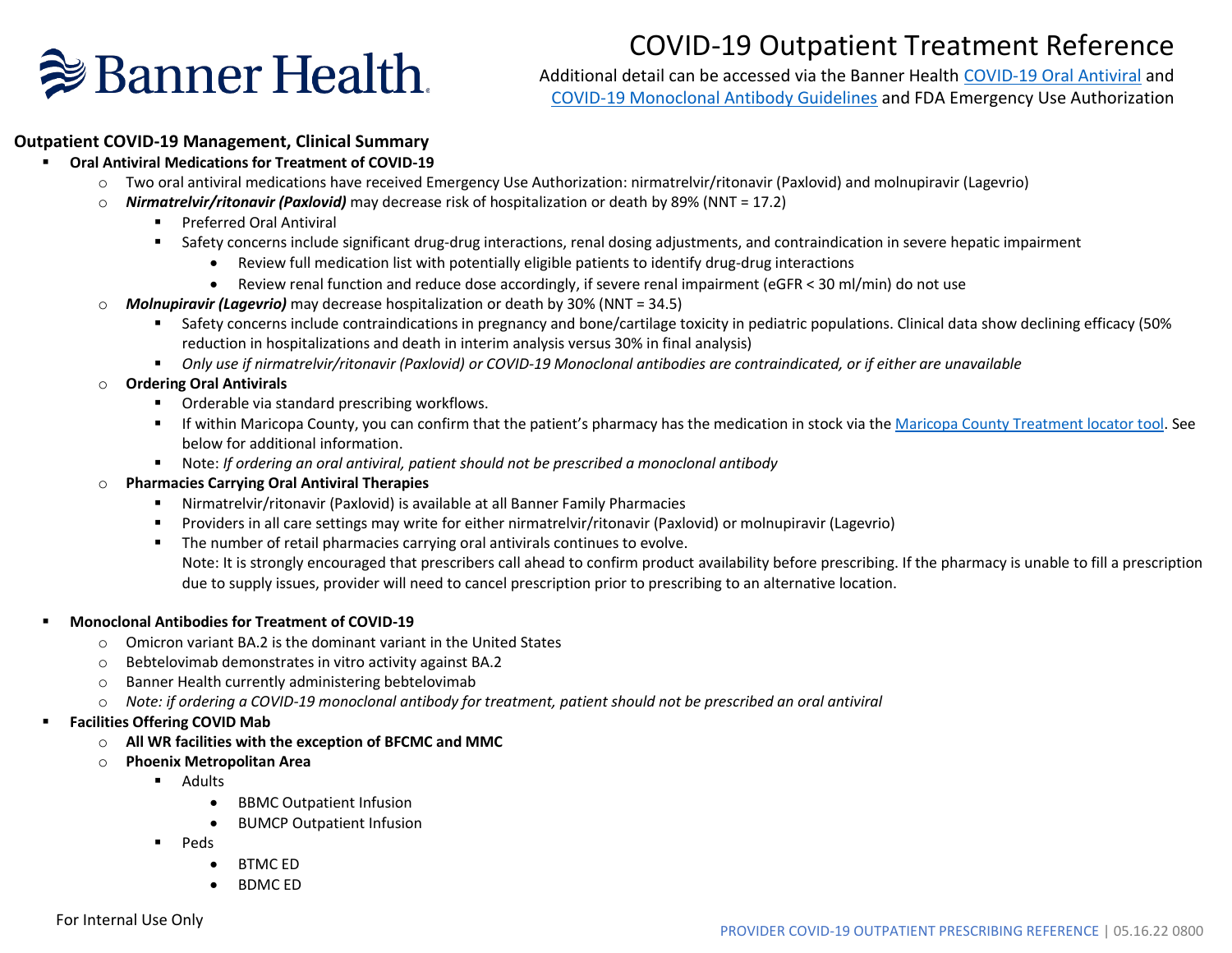### **Drug Product Reference Sheet**

| <b>Drug Name</b>                                                                       | Preference: 1st Line                                                                                                                                                                                                                                                                                                                                                                                                                                                                                                                                                                                                                                                                                                              | Preference: 2 <sup>nd</sup> Line                                                                                                                                                                                                                                                                                                                                                                                                                                                                                                                                                                                                                                                                                                                                                                                                                                                                                       | molnupiravir (Lagevrio)                                                                                                                                                                                                                                                                                                                                                                                                                                                                                                                                                                                                                                                    |
|----------------------------------------------------------------------------------------|-----------------------------------------------------------------------------------------------------------------------------------------------------------------------------------------------------------------------------------------------------------------------------------------------------------------------------------------------------------------------------------------------------------------------------------------------------------------------------------------------------------------------------------------------------------------------------------------------------------------------------------------------------------------------------------------------------------------------------------|------------------------------------------------------------------------------------------------------------------------------------------------------------------------------------------------------------------------------------------------------------------------------------------------------------------------------------------------------------------------------------------------------------------------------------------------------------------------------------------------------------------------------------------------------------------------------------------------------------------------------------------------------------------------------------------------------------------------------------------------------------------------------------------------------------------------------------------------------------------------------------------------------------------------|----------------------------------------------------------------------------------------------------------------------------------------------------------------------------------------------------------------------------------------------------------------------------------------------------------------------------------------------------------------------------------------------------------------------------------------------------------------------------------------------------------------------------------------------------------------------------------------------------------------------------------------------------------------------------|
|                                                                                        | nirmatrelvir/ritonavir (Paxlovid)                                                                                                                                                                                                                                                                                                                                                                                                                                                                                                                                                                                                                                                                                                 | <b>Bebtelovimab</b>                                                                                                                                                                                                                                                                                                                                                                                                                                                                                                                                                                                                                                                                                                                                                                                                                                                                                                    | Note: Should only be considered when alternative options are<br>unavailable or contraindications to other agents exist                                                                                                                                                                                                                                                                                                                                                                                                                                                                                                                                                     |
| <b>Criteria for Use</b><br>All require<br>positive COVID-<br>19 PCR or<br>antigen test | Within 5 days of symptom onset<br>12 YOA and at least 40 kg<br>$\bullet$<br>High Risk for severe COVID-19/hospitalization<br>$\bullet$<br>Age $\geq 65$ years<br>Cancer<br>Chronic lung diseases<br>Dementia or other neurological conditions<br>Diabetes (type 1 or 2)<br>Down syndrome<br><b>Heart conditions</b><br>HIV infection<br>Immunocompromised state<br>Mental health conditions<br>Overweight and obesity<br>Pregnancy<br>Sickle cell disease or thalassemia<br>Smoking & Tobacco Use<br>Solid organ or blood stem cell transplant<br>Stroke or cerebrovascular disease<br>Substance use disorders<br>Tuberculosis<br>• High Risk criteria is different for 12-17 YOA and can be<br>found in Banner Health Guidelines | Within 7 days of symptom onset<br>12 YOA and at least 40 kg<br>$\bullet$<br>High Risk for severe COVID-19/hospitalization<br>$\bullet$<br>Age $\geq 65$ years<br>Major immune suppression (e.g., recently<br>$\blacksquare$<br>diagnosed hematologic malignancy, cancer<br>chemotherapy, solid organ transplant on immune<br>suppression)<br>Obesity with BMI > 25 kg/m2<br>٠<br>Cardiovascular disease (including hypertension)<br>٠<br>٠<br>Pregnancy<br><b>Diabetes</b><br>٠<br>Chronic kidney disease<br>Chronic lung disease (e.g., COPD, cystic fibrosis)<br>٠<br>Sickle cell disease<br>٠<br>Neurodevelopment disorders or other conditions<br>٠<br>that confer medical complexity (e.g., genetic, or<br>metabolic syndrome)<br>Medical related technology dependence (e.g.,<br>٠<br>gastrostomy)<br>High Risk criteria is different for 12-17 YOA<br>$\bullet$<br>and can be found in Banner Health Guidelines | Within 5 days of symptom onset<br>$\bullet$<br>60 YOA and at least 40 kg<br>$\bullet$<br>High Risk for severe COVID-19/hospitalization<br>$\bullet$<br>Age $\geq$ 65 years<br>Cancer<br>Chronic kidney disease<br>Chronic liver disease<br>Chronic lung diseases<br>Dementia or other neurological conditions<br>Diabetes (type 1 or 2)<br>Down syndrome<br>Heart conditions<br>HIV infection<br>Immunocompromised state<br>Mental health conditions<br>Overweight and obesity<br>Sickle cell disease or thalassemia<br>Smoking & Tobacco Use<br>Solid organ or blood stem cell transplant<br>Stroke or cerebrovascular disease<br>Substance use disorders<br>Tuberculosis |
| <b>Efficacy</b><br><b>Summary</b>                                                      | • Reduces risk of hospitalization or death by 88%<br>$(NNT = 17)$<br>• Expect efficacy against Omicron variant<br>• Clinical data not yet published                                                                                                                                                                                                                                                                                                                                                                                                                                                                                                                                                                               | Interim clinical trial results indicate patients<br>$\bullet$<br>who received bebtelovimab were less likely<br>to advance to severe COVID-19. Results have<br>not been published / peer reviewed<br>In-vitro data suggests that bebtelovimab has<br>efficacy against Omicron BA.2<br>Note: due to high prevalence of Omicron<br>BA.2 variant, other COVID monoclonal<br>antibodies should not be used                                                                                                                                                                                                                                                                                                                                                                                                                                                                                                                  | • Reduces risk of hospitalization or death by 30%<br>$(NNT = 34.5)$<br>• Expect efficacy against Omicron variant<br>• Clinical data not yet published                                                                                                                                                                                                                                                                                                                                                                                                                                                                                                                      |
| <b>Safety</b><br><b>Summary</b>                                                        | • Requires dose adjustment for eGFR < 60 mL/min<br>• Not recommended for eGFR < 30 mL/min<br>• Should not be used in severe hepatic impairment<br>(Child-Pugh Class C)<br>• Significant CYP3A4 drug-drug interactions<br>See list below for list of common drug-drug<br>interactions associated with nirmatrelvir/ritonavir                                                                                                                                                                                                                                                                                                                                                                                                       | • No dosage adjustment recommended based on<br>renal impairment, pregnancy, or while lactating<br>• Hypersensitivity or infusion-related reactions<br>may occur                                                                                                                                                                                                                                                                                                                                                                                                                                                                                                                                                                                                                                                                                                                                                        | • May cause fetal harm<br>• Avoid use in pregnant/lactating patients<br>• May cause disruption in bone/cartilage growth in<br>younger patients<br>• Specific counseling must be conducted per the EUA<br>(see page 3 and 4)                                                                                                                                                                                                                                                                                                                                                                                                                                                |
| Prescribing<br><b>Information</b>                                                      | Limited availability in pharmacies<br>See above for additional information on locations.                                                                                                                                                                                                                                                                                                                                                                                                                                                                                                                                                                                                                                          | Follow standard COVID-19 Mab order sets<br>• Banner Health: Cerner Advisor<br>• Non-Banner Health: Paper order set                                                                                                                                                                                                                                                                                                                                                                                                                                                                                                                                                                                                                                                                                                                                                                                                     | Limited availability in pharmacies<br>See above for additional information on locations                                                                                                                                                                                                                                                                                                                                                                                                                                                                                                                                                                                    |
| <b>Fact sheet</b>                                                                      | nirmatrelvir + ritonavir EUA fact sheet for providers                                                                                                                                                                                                                                                                                                                                                                                                                                                                                                                                                                                                                                                                             | Bebtelovimab EUA fact sheet for providers                                                                                                                                                                                                                                                                                                                                                                                                                                                                                                                                                                                                                                                                                                                                                                                                                                                                              | molnupiravir EUA fact sheet for providers                                                                                                                                                                                                                                                                                                                                                                                                                                                                                                                                                                                                                                  |